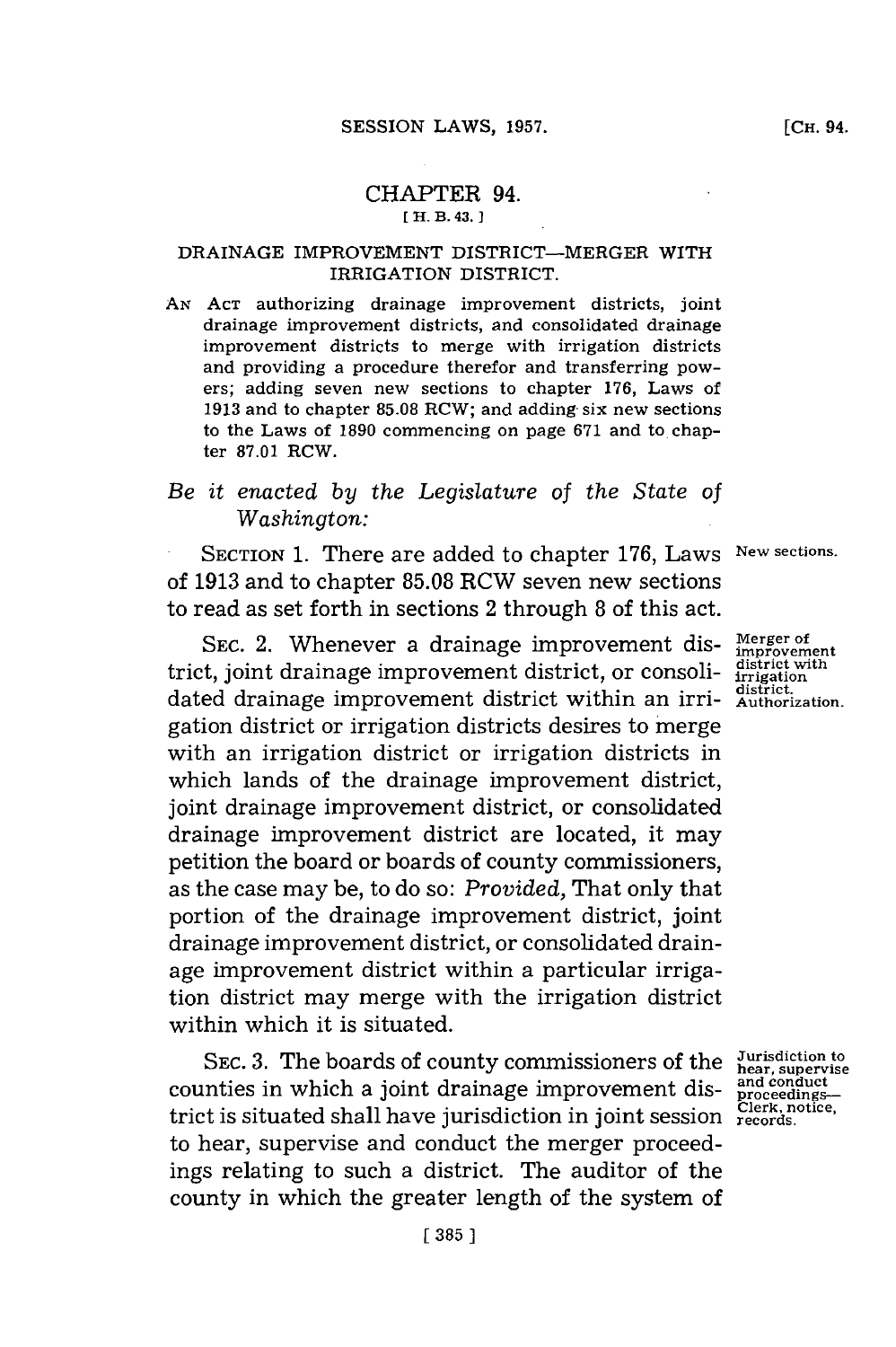**Merger of improvement district with irrigation district. Clerk, notice, records.** improvements lies shall act as clerk of the joint sessions of the boards of county commissioners, and shall give the notice provided for in section **6** hereof. He shall furnish to the auditor of the other county duplicate copies of the records of proceedings of the joint sessions. Duplicate records of all proceedings had and papers filed in connection with the merger of a joint drainage improvement district shall be kept with the auditor of each county. The board of county commissioners of the county in which a drainage improvement district or consolidated drainage improvement district is situated shall have exclusive jurisdiction to hear, supervise and conduct merger proceedings relating to such districts.

Petition-<br>Signing- SEC. 4. The petition requesting the merger shall **Presentation,** be signed **by** the board of supervisors of the drainage improvement district, joint drainage improvement district, or consolidated drainage improvement district and presented to the clerk or clerks of the appropriate board or boards of county commissioners, at a regular or special meeting of the board or boards.

**Assent by irrigation district -lection, order, notice.**

**SEC. 5.** If it appears to the board or boards of county commissioners that all portions of the drainage improvement district, joint drainage improvement district, or consolidated drainage improvement district will, as a result of the proceedings, be merged with the irrigation district or irrigation districts and that the board or boards of directors of the irrigation district or irrigation districts into which the drainage improvement, joint drainage improvement district, or consolidated drainage improvement district will be merged, which irrigation district or irrigation districts shall be named in the petition, are agreeable to the merger, and that the assent or assents thereto, in writing, **by** said irrigation district board or boards have been filed with the board or boards of county commissioners, the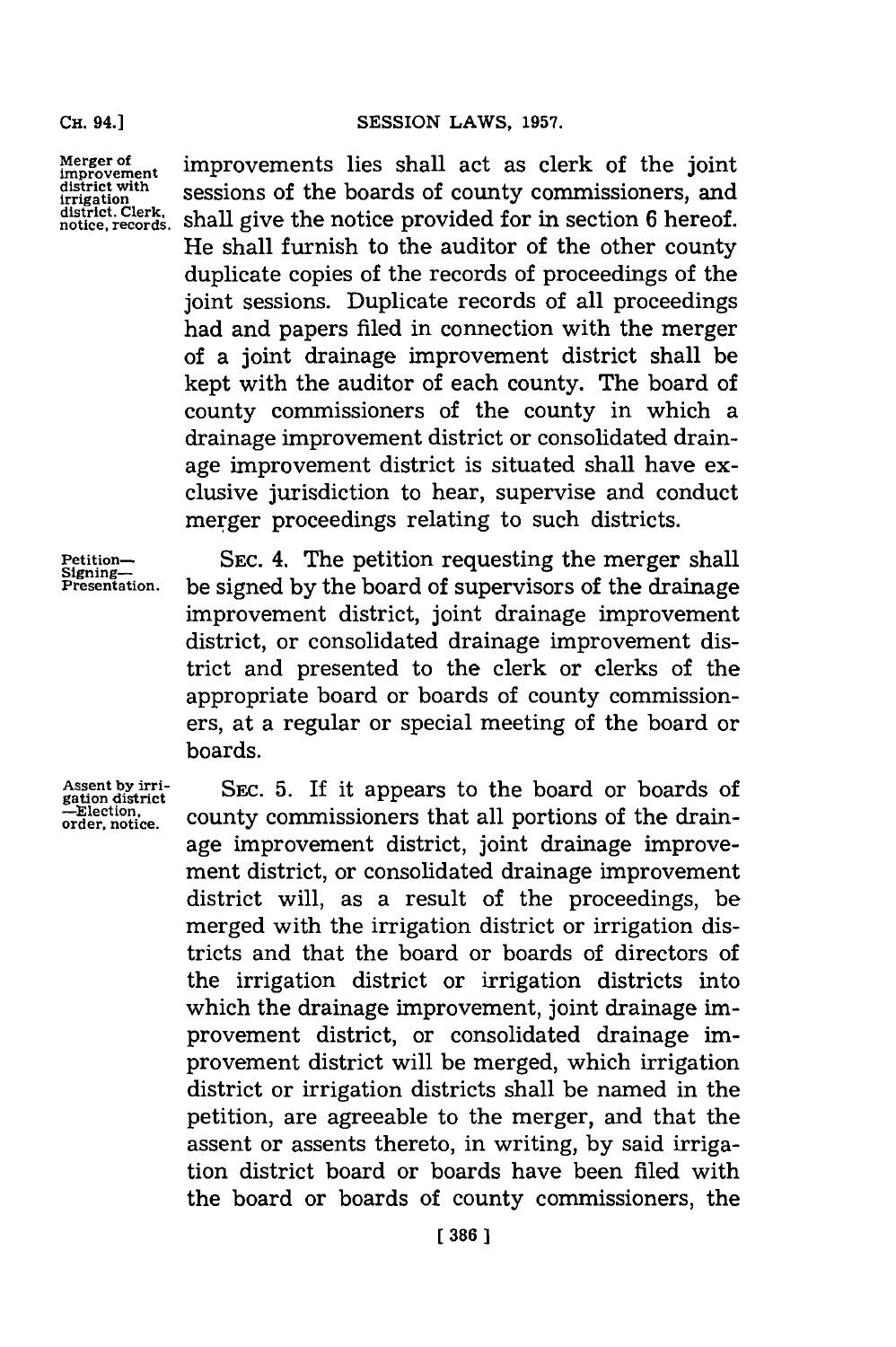board or boards of county commissioners shall order an election to be held in the drainage improvement district, joint drainage improvement district, or consolidated drainage improvement district to approve or disapprove the merger and shall *fix* the time thereof and cause notice to be published.

SEC. 6. The notice shall be given and the election Notice, conconducted in the manner, so far as is applicable, as **tion, ballots.** for the election of members of the board of supervisors of a drainage improvement district. The notice shall advise of the election so ordered and the date, time and place thereof, state the filing of the petition, the names of those signing the petition and prayer thereof, and shall require the voters to cast ballots with the words "Merger, Yes" or "Merger, No."

SEC. 7. If a majority of the votes cast favor  $\frac{Proceedings}{and costs on}$  rger, the board or boards of county commissioners  $\frac{approach}{disaporoval}$ . merger, the board or boards of county commissioners shall enter an order approving the petition and ordering the merger and file a certified copy thereof with the county auditor or auditors of the county or counties in which the district is situated, and the drainage improvement district, joint drainage improvement district, or consolidated drainage improvement district shall thereupon be dissolved and its system of improvements vested in the irrigation district or irrigation districts without further proceedings. If a majority of the votes cast are against merger, the board of commissioners shall enter an order dismissing the proceedings. If the merger is approved, the expenses of the county or counties in connection with the election will be paid **by** the irrigation district or irrigation districts, with each irrigation district, if there is more than one, paying the same porton of the expenses as that portion of the drainage improvement district, joint drainage improvement district, or consolidated drainage district which is merged into the irrigation district. If the merger is not approved, the expenses of the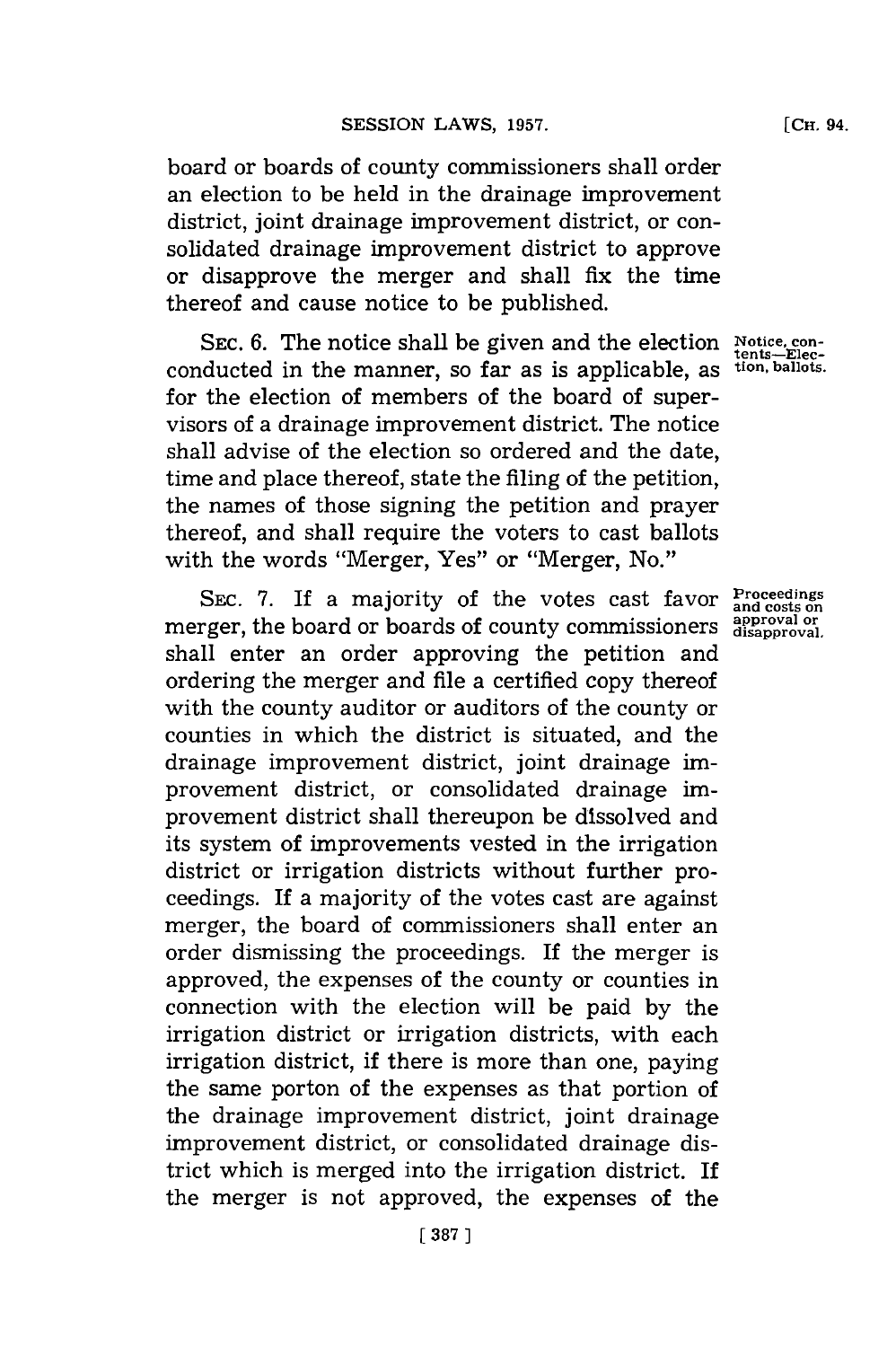county or counties in connection with the election will be paid **by** the drainage improvement district, joint drainage improvement district, or consolidated drainage improvement district.

provement<br>district with<br>irrigation dis-

Merger of im-<br>SEC. 8. None of the indebtedness of the drainage district with<br>
irrigation dis-<br>
trict. district. or consolidated drainage improvement<br> **Prict.** trict.<br>Prior district, or consolidated drainage improvement district, or of the drainage improvement districts taken into the consolidated drainage improvement district, shall be affected **by** the me rger and dissolution, and all lands liable to be assessed to pay such indebtedness shall remain liable to the same extent as if the merger and dissolution had not taken place, and all assessments theretofore levied shall remain unimpaired and shall be collected in the same manner as if no merger had taken place. The board or boards of directors of the irrigation district or irrigation districts with which the drainage improvement district, joint drainage improvement district, or consolidated drainage improvement district was merged shall have all the powers possessed at the time of the merger **by** the board of supervisors of the drainage improvement district, joint drainage improvement district, or consolidated drainage improvement district and the board or boards of county commissioners may levy and cause to be collected any and all assessments against any of the lands formerly within the drainage improvement district, joint drainage improvement district, or consolidated drainage improvement district necessary for the payment of all indebtedness thereof, and of the drainage improvement districts taken into the consolidated drainage improvement district. Until the assessments are collected and all indebtedness of each drainage improvement district or joint drainage improvement district included in the merger, either as such or, in the case of the former, as a part of a consolidated drainage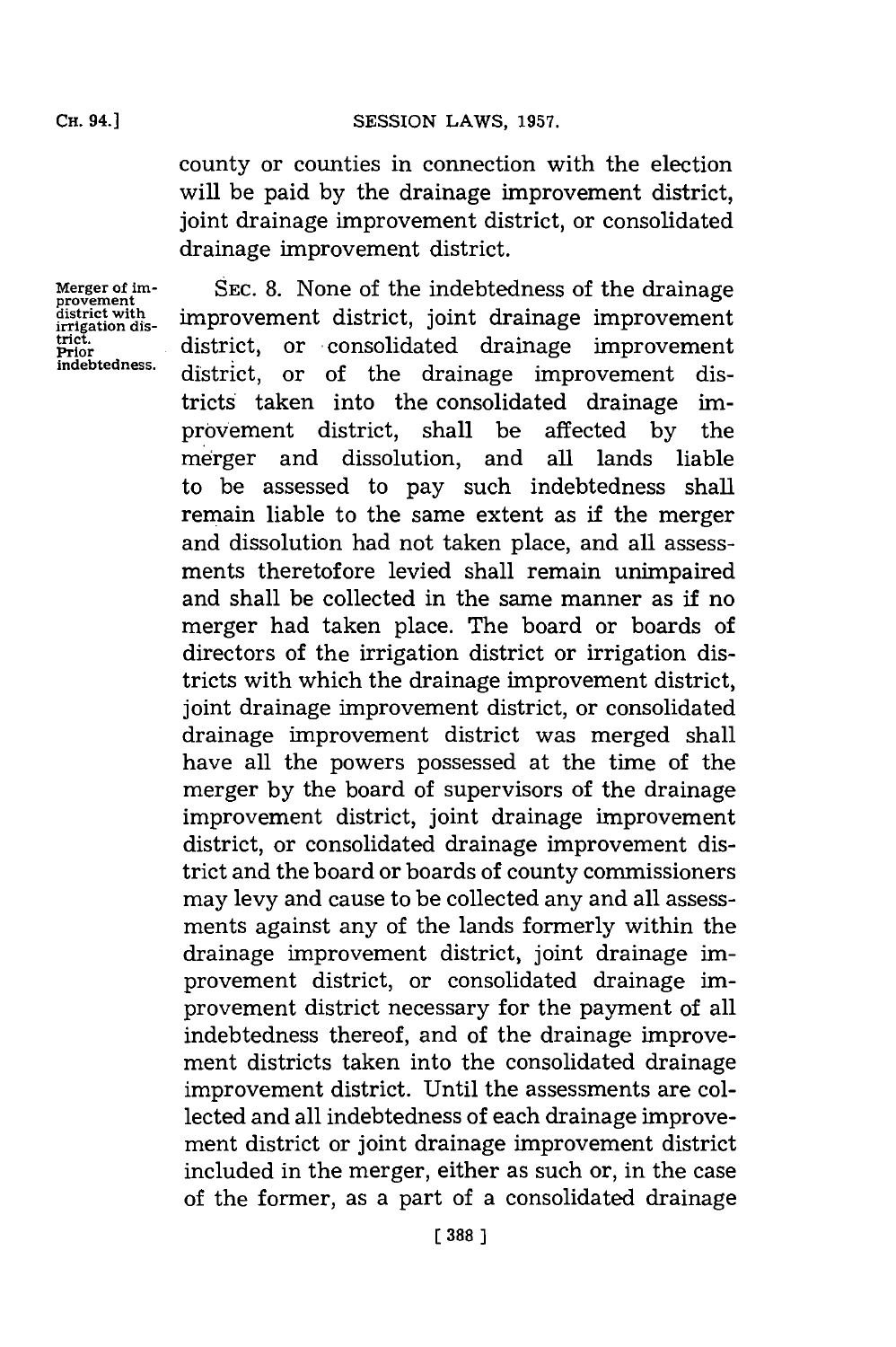improvement district, is paid, separate funds shall be maintained for each such drainage improvement district or joint drainage improvement district as were maintained before the merger.

**SEC. 9.** There are added to the Laws of **1890 New sections.** commencing on page **671** and to chapter **87.01** RCW six new sections to read as set forth in sections **10** through **15** of this act.

SEC. 10. The board of directors of an irrigation *Merger* of im-<br>trict shall, after being notified by the board or *trict* with cerdistrict shall, after being notified by the board or **the district with** boards of county commissioners of the filing of the **power** to boards of county commissioners of the filing of the <sup>district</sup> petition therefor, have the power to assent to the **assent.** proposed merger with the irrigation district of that portion of a drainage improvement district, joint drainage improvement district, or consolidated drainage improvement district within its boundaries at a hearing duly called **by** the board to consider the proposed merger if sufficient objections thereto have not been presented, as hereinafter provided.

SEC. 11. The secretary of the board of directors shall cause a notice of the proposed merger to be cause and  $S_{\text{caus} \text{ and } \text{cons}}$ posted and published in the same manner and for the same time as notice of a special election for the issue of bonds. The notice shall state that a petition has been filed with the board or boards of county commissioners **by** the board of supervisors of the drainage improvement district, joint drainage improvement district, or consolidated drainage improvement district requesting that the drainage improvement district, joint drainage improvement district, or consolidated drainage improvement district be merged with the irrigation district or irrigation districts, the names of the petitioners and the prayer thereof, and it shall notify all persons interested in the irrigation district to appear at the office of the board at the time named in the notice, and show cause in writing why the proposed merger should not take place. The time to show cause shall

Notice—Con-<br>tents—Publi-<br>cation—Show<br>cause against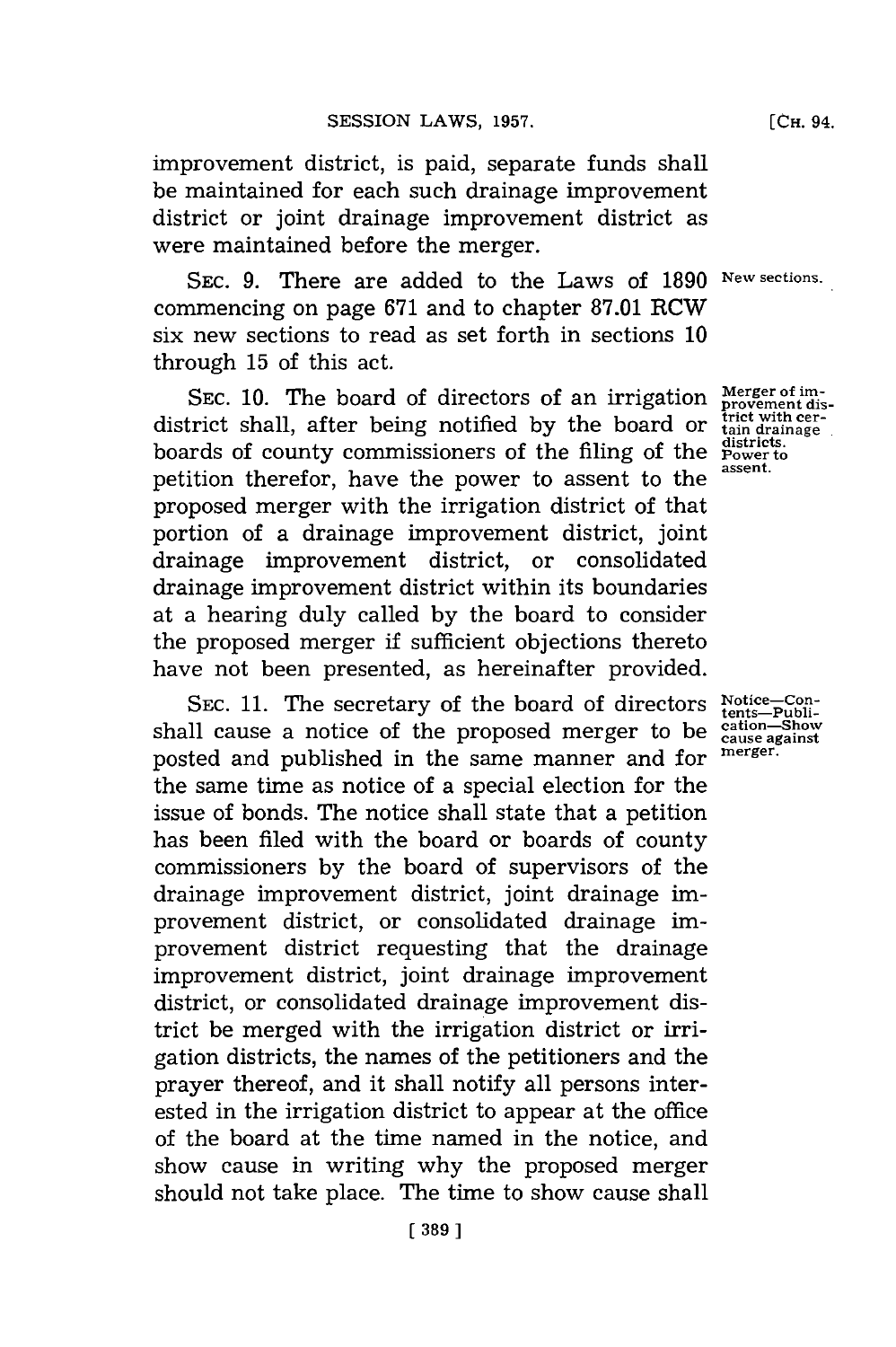**SESSION LAWS, 1957.** 

be the regular meeting of the board of directors of the irrigation district next after the expiration of the time for the publication of the notice.

**Hearing-Failure to show cause deemed assent.**

**Assent, refusal** to assent—<br>Effect of show **Effect of show cause against merger.**

SEC. 12. At the time of hearing, or at such other time to which the hearing may be adjourned, the board of directors of the irrigation district shall hear the proposal of merger and any objections thereto. Failure to show cause shall be deemed as assent to the proposed merger.

**SEC. 13.** The board of directors of the irrigation district, if it deems it not for the best interest of the irrigation district that the proposed merger take place, shall enter an order refusing to assent to the merger. But, if it deems it to be to the best interest of the irrigation district that the merger take place and, if twenty-five or more persons interested in the irrigation district have not shown cause in writing why the proposed merger should not take place, or, if having shown cause, withdraw the same, the board of directors of the irrigation district may enter an order assenting to the proposed merger.

**If** twenty-five or more persons interested in the irrigation district shall show cause, as aforesaid, why the proposed merger should not take place and shall not withdraw the same, and if the irrigation district board nevertheless deems it for the best interest of the irrigation district that the proposed merger take place, the board shall adopt a resolution to that effect.

**Election.**

**SEC.** 14. Upon the adoption of the resolution, the board shall order an election held within the irrigation district on the question of the proposed merger and shall fix the time thereof and cause notice to be published. The notice shall be given and the election conducted in the manner as for special elections on a bond issue of the district. The ballots shall contain the words "Merger, Yes" and "Merger, No" or words equivalent thereto.